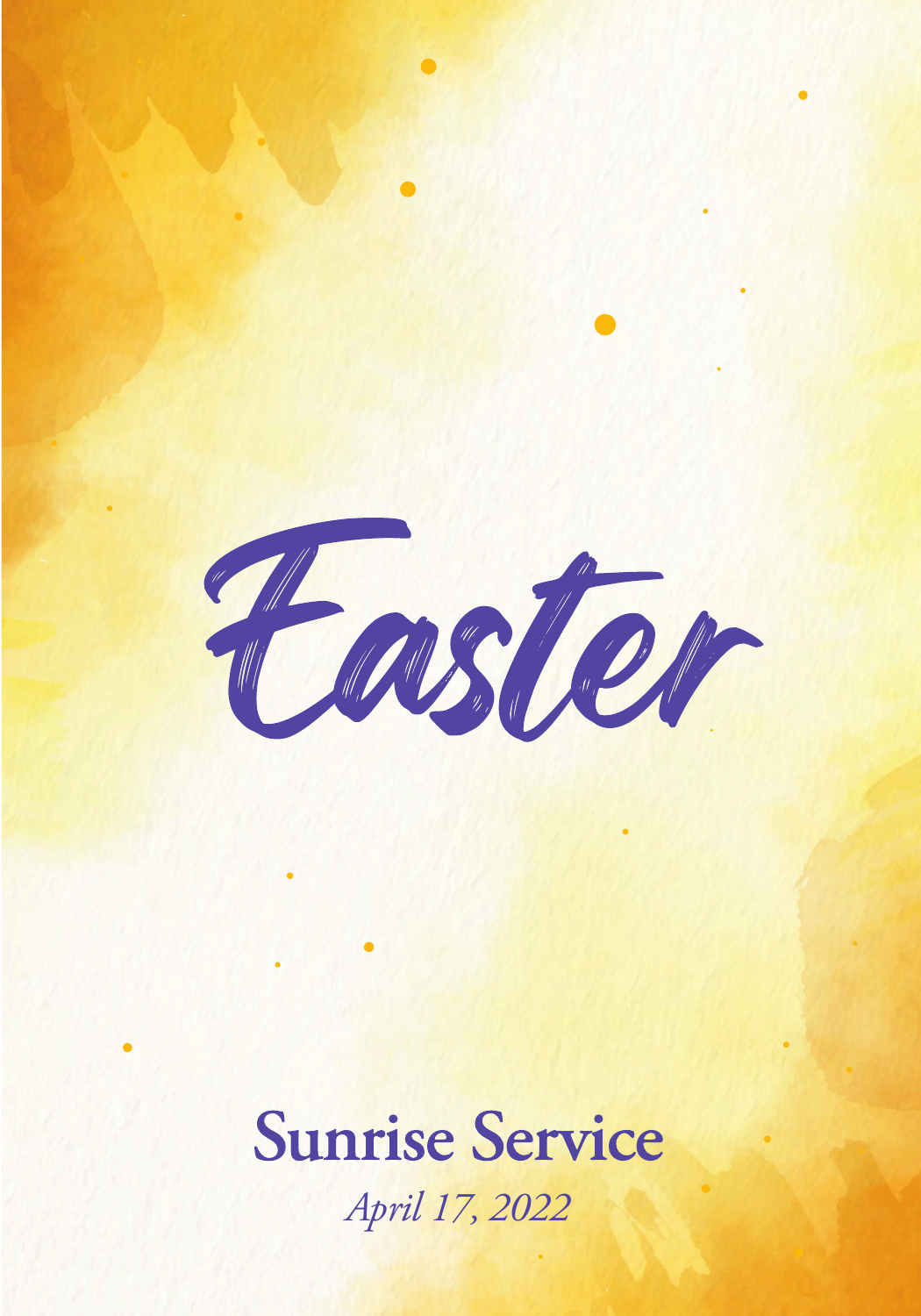# ORDER FOR THE PUBLIC WORSHIP of GOD.

Easter Sunday, April 17, 2022 · 6:30 a.m. Memphis Botanic Garden

# CHRIST IS RISEN!

| Words and Music: African-American Spiritual<br>Christy Young, soloist                                                                                                                              |  |  |
|----------------------------------------------------------------------------------------------------------------------------------------------------------------------------------------------------|--|--|
| Were you there when they crucified my Lord?<br>Were you there when they crucified my Lord?<br>Oh, sometimes it causes me to tremble.<br>Were you there when they crucified my Lord?                |  |  |
| Were you there when they laid Him in the tomb?<br>Were you there when they laid Him in the tomb?<br>Oh, sometimes it causes me to tremble.<br>Were you there when they laid Him in the tomb?       |  |  |
| Were you there when He rose up from the grave?<br>Were you there when He rose up from the grave?<br>Oh, sometimes I feel like shouting, "Glory!"<br>Were you there when He rose up from the grave? |  |  |

CALL TO WORSHIP . . . . . . . . . . . . . . . . . . . . . . . . . . . . . . . . . . . . . . . . . . . . . . . . . . . . . . . . . . . . Dan Burns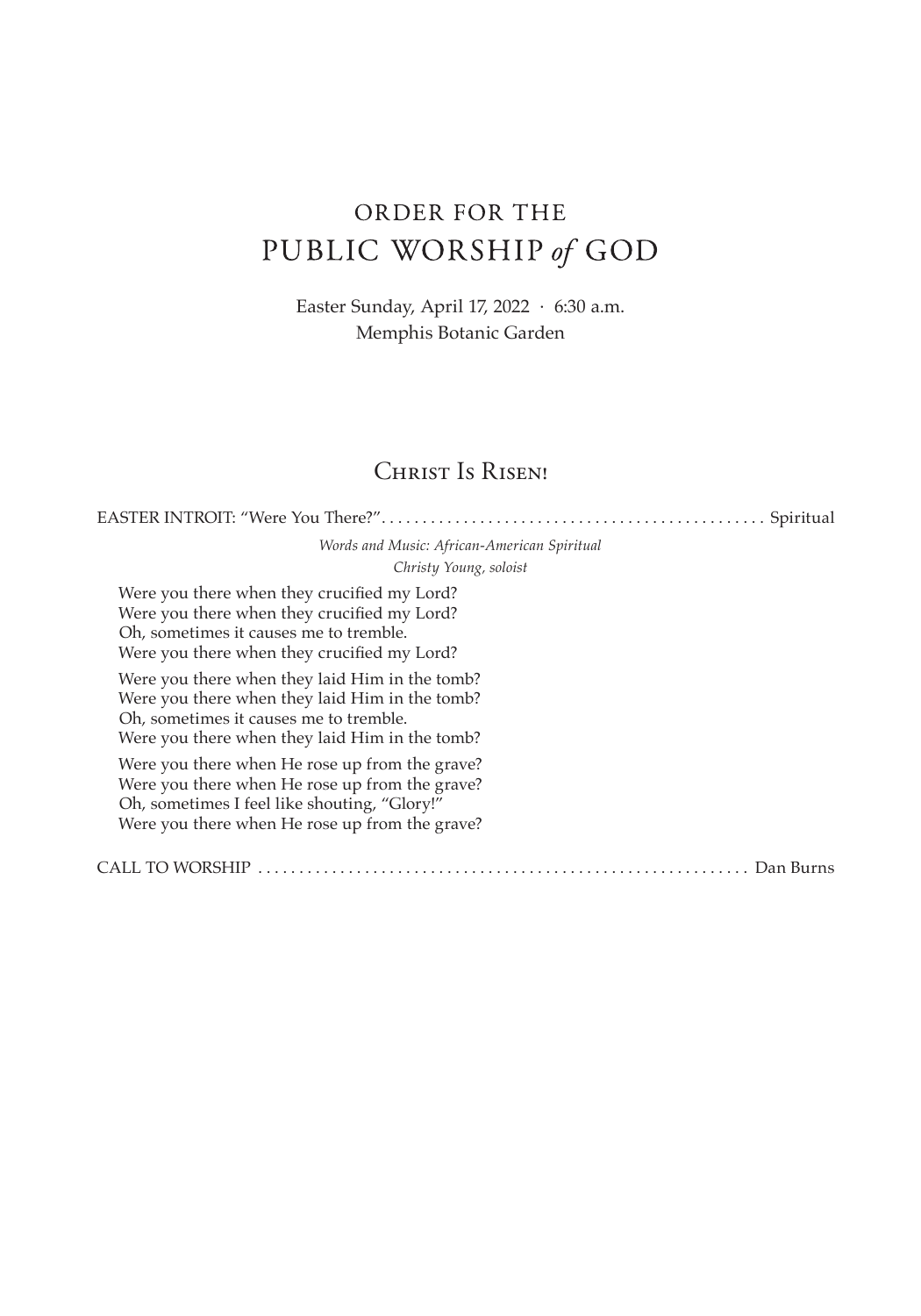**2. Vain the stone, the watch, the seal; Al le lu ia!** *Words: Charles Wesley / Music: Lyra Davidica; arr. Paul Campbell / I Corinthians 15:57*

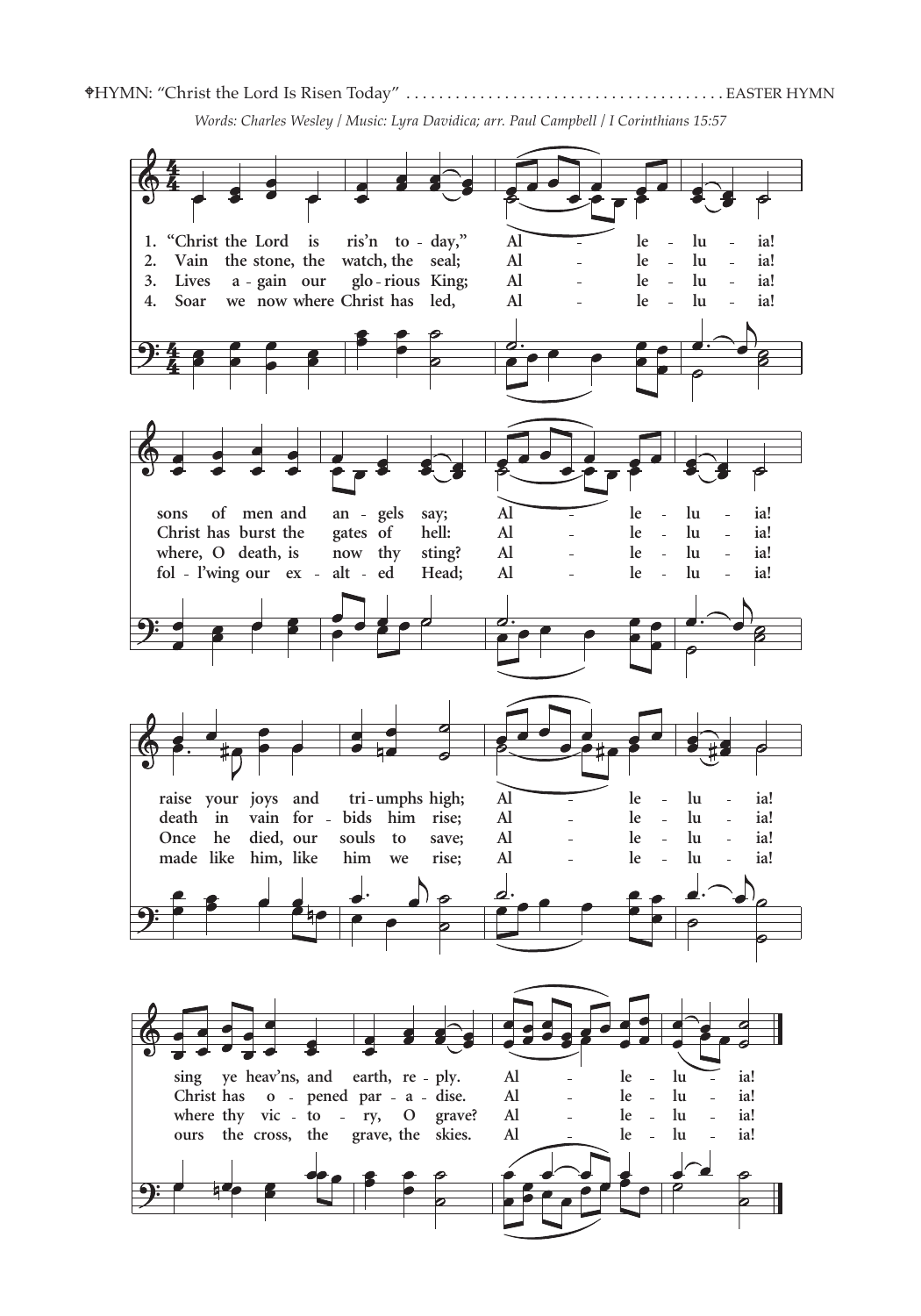#### WINVOCATION

WRESURRECTION LITANY . . . . . . . . . Adapted from Revelation 1:17-18; 2 Timothy 1:10b; John 11:25-26

We praise You, O reigning Lord, for reassuring us when we suffer:

#### **"Fear not, I am the first and the last, and the living one. I died, and behold I am alive forevermore, and I have the keys of death and the grave."**

We adore You, O risen Savior, for You have abolished death

**and brought life and immortality to light through the gospel.**

We magnify You, O living Christ, for You declare:

"I am the resurrection and the life. **Whoever believes in me, even though he die, yet shall he live,**  and everyone who lives and believes in me shall never die."

WHYMN: "In Christ Alone" . . . . . . . . . . . . . . . . . . . . . . . . . . . . . . . . . . . . . . . . Keith Getty, Stuart Townend 577 In Christ Alone *Unison*

*Words and Music by Keith Getty and Stuart Townend; arr. Paul Campbell / Philippians 3:8-9*

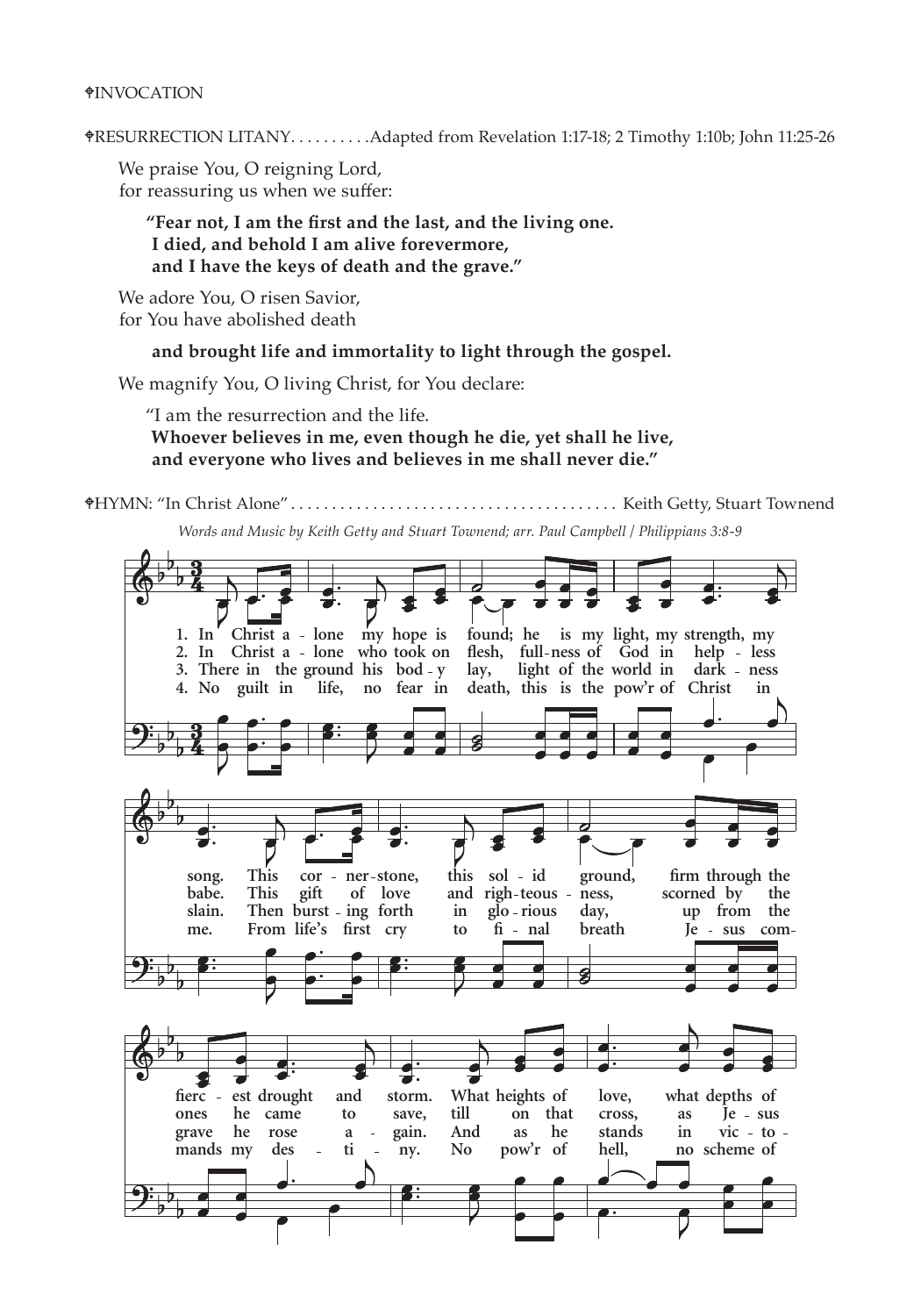

#### *<del>\*</del>EASTER GREETINGS*

| This is the Word of the Lord. |  |
|-------------------------------|--|
| Thanks be to God.             |  |
|                               |  |

#### **2. Let those re fuse to sing that nev er knew our God; 3. The men of grace have found glo ry be gun be low; Sermon Notes**

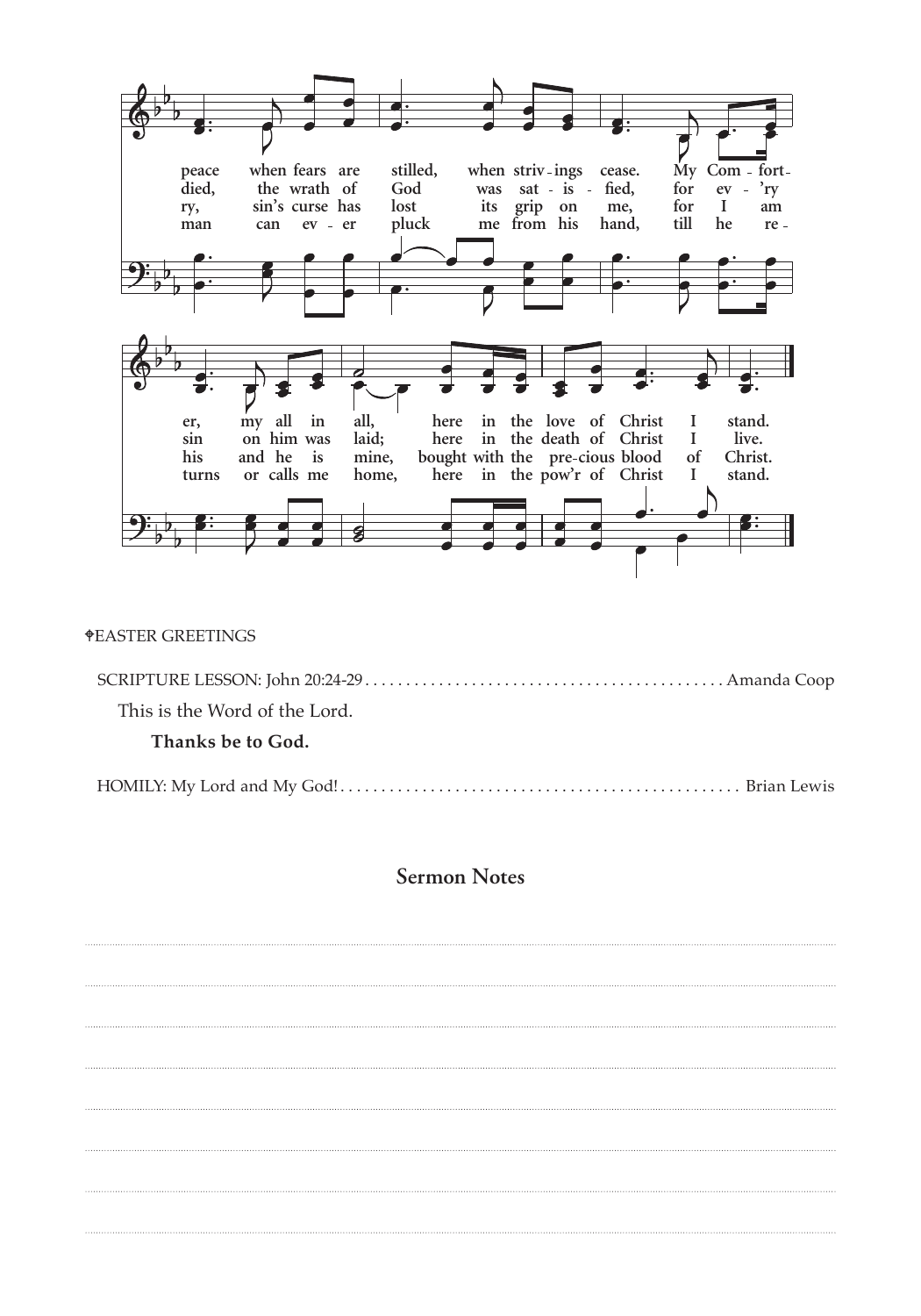WHYMN: "Alleluia, Alleluia!" . . . . . . . . . . . . . . . . . . . . . . . . . . . . . . . . . . . . . . . . . . . . . . . . . . . . HYMN TO JOY Alleluia! Alleluia! 228 *Words: Christopher Woodsworth / Music: Ludwig van Beethoven; arr. Rob Stroh / I Corinthians 15:20*



#### **\*BENEDICTION**

*Christy and Keith Young, soloists; Alex Schuetrumpf, Joey Moore, trumpet; Leander Star, horn; Greg Luscombe, Nathan DuVall, trombone; Michael Karcz, Stewart Plumlee, percussion*

W*Indicates congregation standing CCLI License #252778*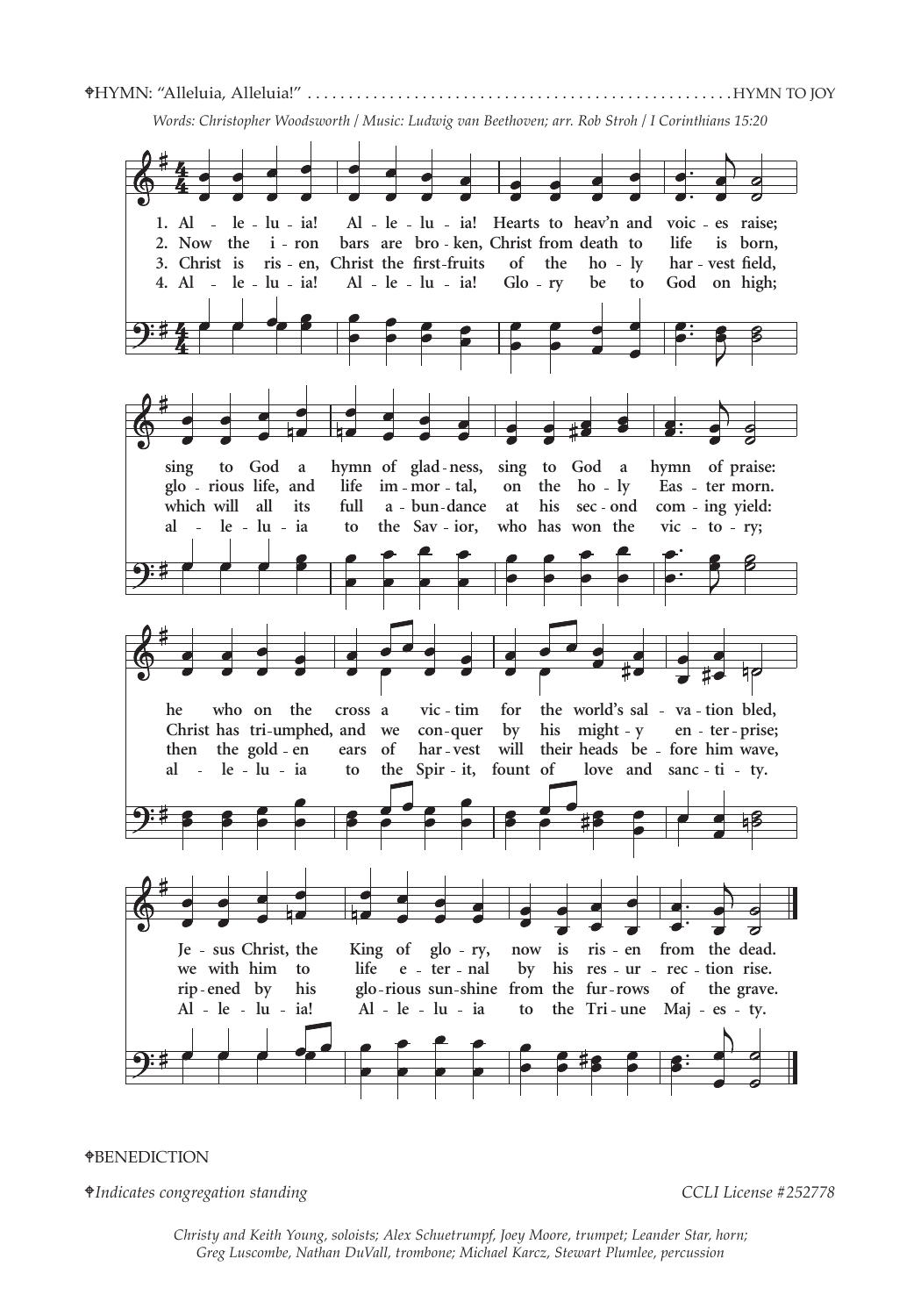### **Second Presbyterian Church**

This service is hosted by Second Presbyterian Church, located at the corner of Poplar and Goodlett. We gather for worship on Sunday mornings at 8:15 and 11:00 and again on Sunday evenings at 6:00 for prayer, praise, and teaching from God's Word. We invite you to worship with us in the Sanctuary. Live streaming of all worship services is also available at 2pc.org/live.

For more information, visit our website at 2pc.org or contact Amanda Coop, Director of Engagement, at amanda.coop@2pc.org or (901) 312-0248. Also, follow us on Facebook, Twitter, and Instagram @2pcmemphis.

## **Getting Connected at Second**

To find out more about who we are and how you can become part of our church community, or for help with specific concerns, you may contact a member of our staff team listed below by emailing firstname.lastname@2pc.org or calling (901) 454-0034.

Amanda Coop, *Director of Engagement* Laurin Maddux, *Director of Shepherding Resources* David Bowen, *Pastor to Senior Adults* Dan Burns, *Pastor of World Missions* Todd Erickson, *Pastor of Spiritual Formation*

Barton Kimbro, *Pastor to Young Adults* George Robertson, *Senior Pastor* Mary Hannah, *Director of Women in Ministry* Brett Wynne, *Pastor to Young Adults*